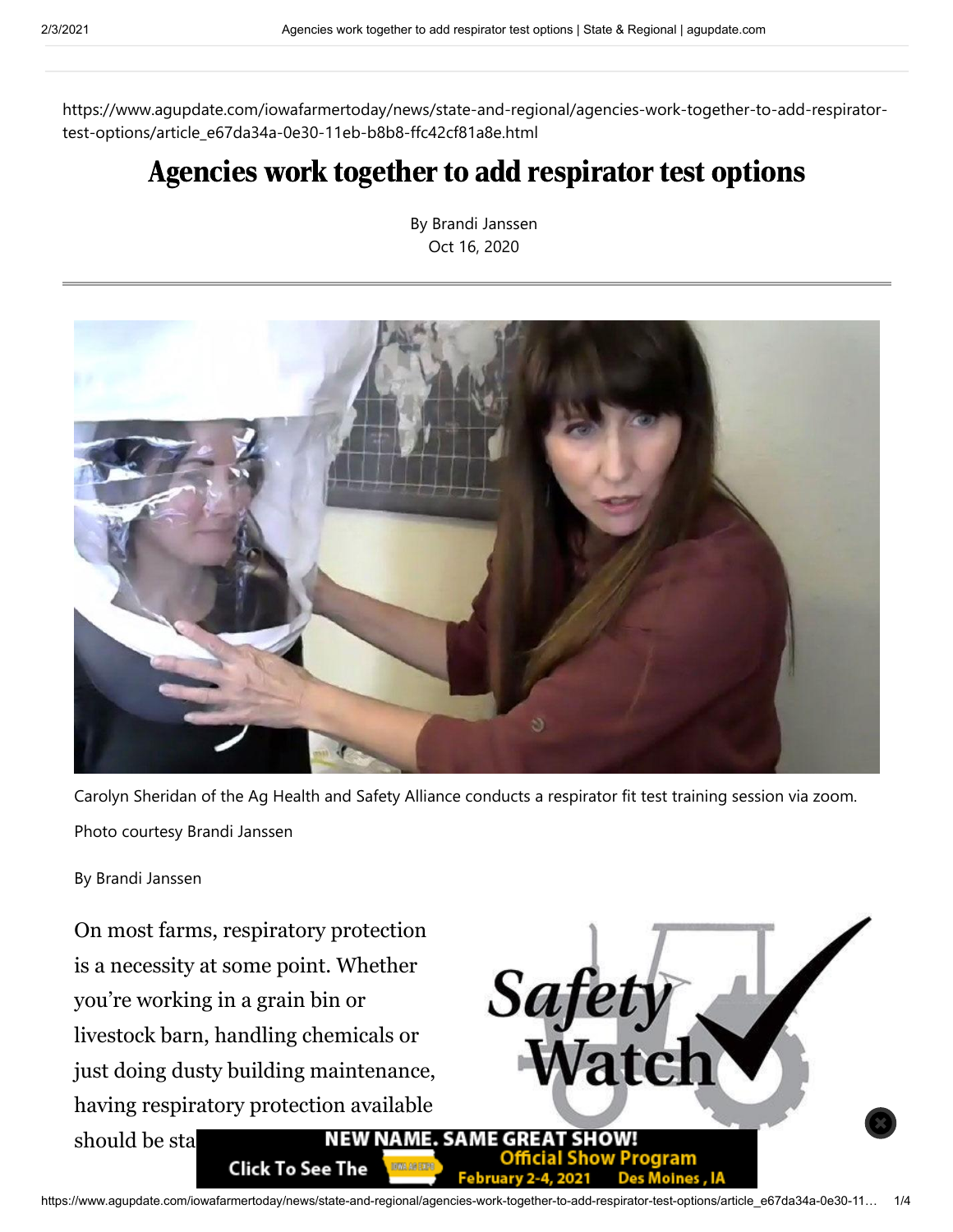Up until recently, making decisions about what respirators to buy and how well they worked stayed mostly in the hands of farmers.

However, changes to the EPA's Worker Protection Standard (WPS) in 2015, which went into effect in 2017, require respirator fit testing for people who apply certain pesticides.

Meaghan Anderson, Iowa State University Extension field agronomist, says, "An important part of training pesticide applicators is to inform them of policy changes that impact the way they use and apply pesticides."

However, the new requirements for fit testing presented a challenge because of limited fit test options across the state.

"We often received questions about how the fit test process works and where to get fit tested," she says.

## **Get tested**

The purpose of a respirator fit test is to ensure that the respirator forms a tight seal around the wearer's mouth and nose and that no potential contaminants are seeping through. There are numerous types of respirators, in different sizes, so it can be difficult to know what you should wear in different situations.

To fit test someone for a respirator, you need a fit test "kit" that includes a hood and a bitter or sweet solution to spray into the hood while someone is wearing a respirator. If they can taste the solution while wearing it, the respirator doesn't fit correctly.

In addition to the fit test process, the WPS requires a "medical evaluation." First, a medical questionnaire is administered. In some cases, depending on the responses to the questionnaire, a medical evaluation is required by a physician or a nurse practitioner before a person can be approved to wear a respirator.

## **More options**

**Click To See The** 

NEW NAME. SAME GREAT SHOW!

**February 2-4, 2021** 

Show Program

**Des Moines, IA**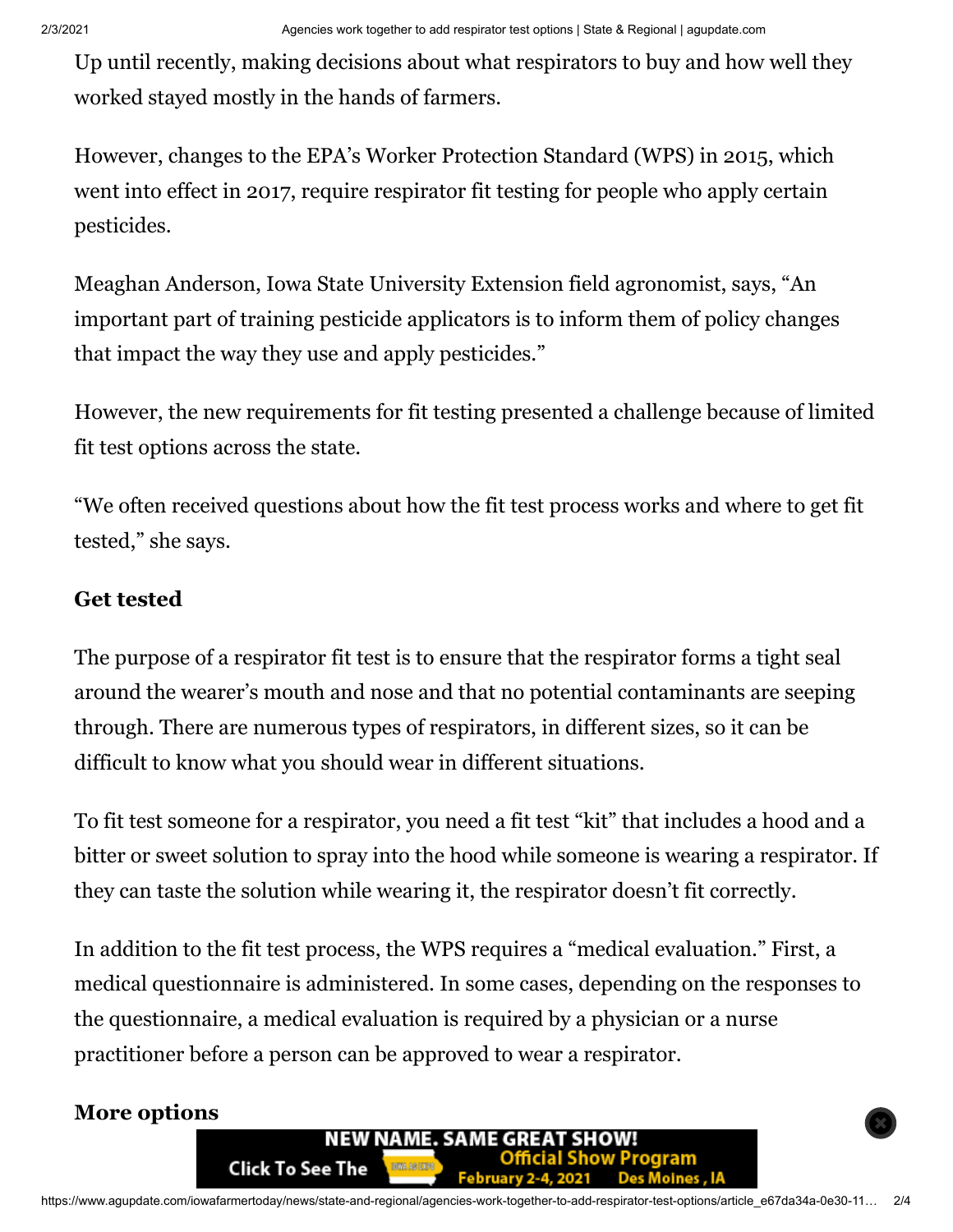In 2017, Iowa State University and the Department of Agriculture worked with Iowa's Center for Agricultural Safety and Health (I-CASH), the Department of Public Health, and WORKSAFE Iowa to develop a list of respirator fit testing services across the state. However, it was soon evident that there were shortages.

Earlier this year, I met with a team of ISU field agronomists to figure out how we could solve this problem.

We reached out to Carolyn Sheridan, executive director of the Ag Health and Safety Alliance, who is an experienced fit test trainer and has developed a fit test curriculum that included information about respiratory hazards in agriculture, the Worker Protection Standard requirements, and the technical details of how to conduct a respirator fit test.

We knew that I-CASH could provide the fit test kits, Carolyn could conduct the trainings, and Iowa State Extension would help with promotion. However, we didn't know who would be interested in taking the training and we weren't sure how to deliver them, given the COVID-19 pandemic that had most of us working from home.

Although Carolyn had never conducted the training in an online format, she was willing to try it out.

We reached out to regional public health directors, asking if their county staff would be interested in learning how to fit test. The response was quick and very positive. Many had been getting questions about respirators from across their communities, as care facilities and schools were wondering about respirators as a part of their COVID-19 protocols.

In addition, many Extension staff members were also enthusiastic about learning how to fit test. As Anderson points out, Extension "has always been an important resource for farmers. It is a natural fit that we can provide the service of fit testing to farmers in rural communities across the state."